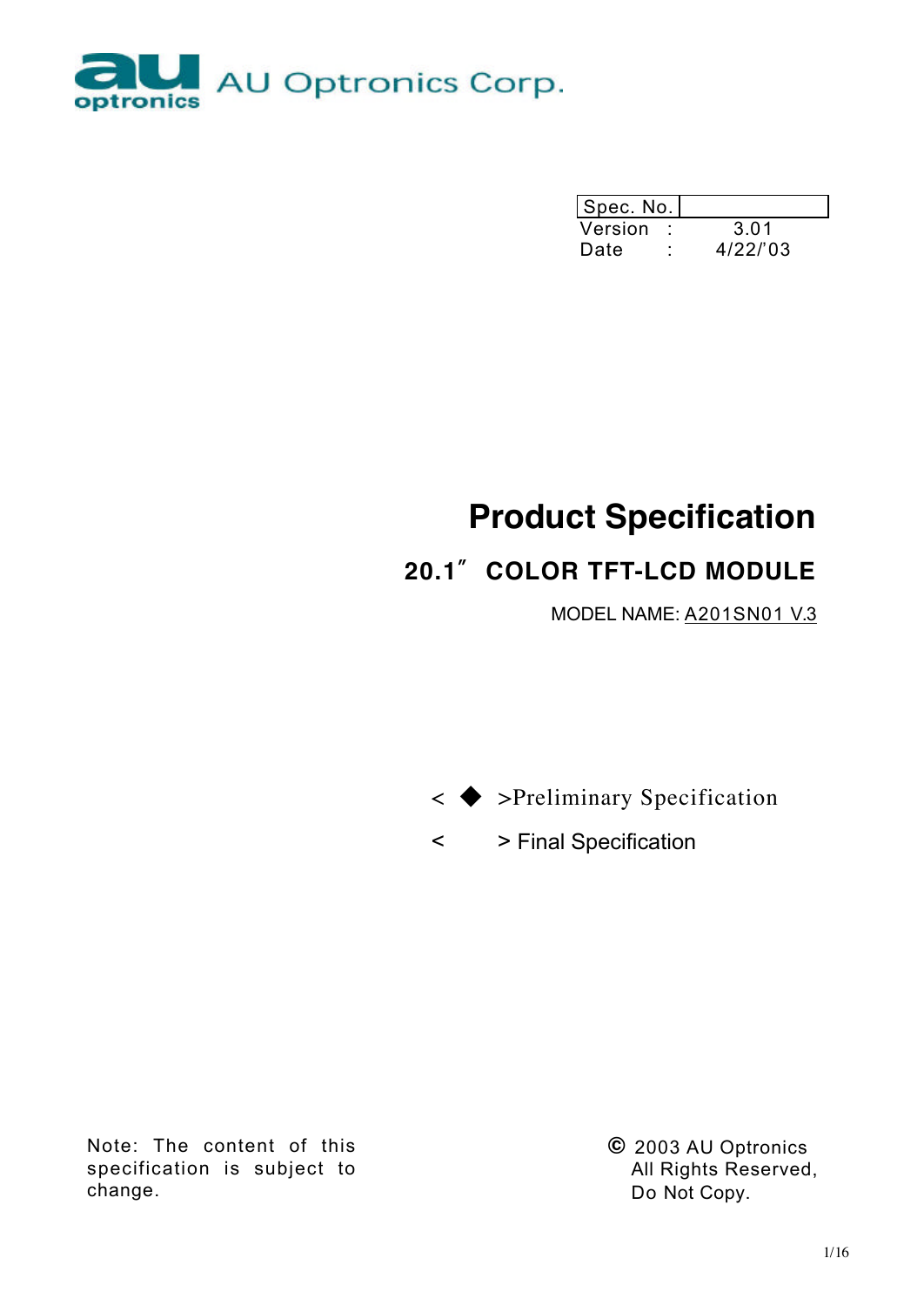## Record of Revision

| Version | <b>Revise Date</b> |    | Content                                        |                                               |                                             |                                                             |  |  |  |  |  |
|---------|--------------------|----|------------------------------------------------|-----------------------------------------------|---------------------------------------------|-------------------------------------------------------------|--|--|--|--|--|
| 0       | 15/Dec./2001       |    | First draft.                                   |                                               |                                             |                                                             |  |  |  |  |  |
| 1       | 11/Apr./2002       | 1. | Total pages 14 ≤ 15                            |                                               |                                             |                                                             |  |  |  |  |  |
|         |                    | 2. |                                                | Overall dimension H : 345 ≤ 347               |                                             |                                                             |  |  |  |  |  |
|         |                    |    |                                                | D: $25 \approx 23$                            |                                             |                                                             |  |  |  |  |  |
|         |                    | 3. |                                                | Typical operation (Page 4)                    |                                             |                                                             |  |  |  |  |  |
|         |                    |    | Symbol                                         | Min.                                          | Typ.                                        | Max.                                                        |  |  |  |  |  |
|         |                    |    | Vcc                                            | 4.7 $\leq 4.75$                               |                                             | $5.3 \le 5.25$                                              |  |  |  |  |  |
|         |                    |    | $\mathsf{A}$                                   | 700≤800<br>800 ≤ 1000                         |                                             |                                                             |  |  |  |  |  |
|         |                    |    | <b>I</b> RUSH<br>$TBD \ll 1.5$                 |                                               |                                             |                                                             |  |  |  |  |  |
|         |                    | 4. | Timing characteristic of input signal (Page 6) |                                               |                                             |                                                             |  |  |  |  |  |
|         |                    |    | Add H/V input mode                             |                                               |                                             |                                                             |  |  |  |  |  |
|         |                    | 5. | Black light unit (Page 7)                      |                                               |                                             |                                                             |  |  |  |  |  |
|         |                    |    | Symbol                                         |                                               |                                             |                                                             |  |  |  |  |  |
|         |                    |    | VL                                             | 740 ≤ 720                                     | 820 ≤ 800                                   | 900 5880                                                    |  |  |  |  |  |
|         |                    |    | IL.                                            | $5 \times 4$                                  | $6 \approx 5.5$                             |                                                             |  |  |  |  |  |
|         |                    |    | P <sub>L</sub>                                 |                                               | 4.92 ≤ 4.4X6                                |                                                             |  |  |  |  |  |
|         |                    |    | FL                                             |                                               | $50 \approx 52$                             |                                                             |  |  |  |  |  |
|         |                    |    |                                                | 6. Optical specification (Page 8)             |                                             |                                                             |  |  |  |  |  |
|         |                    |    | Symbol                                         | Min.                                          | Typ.                                        | Max.                                                        |  |  |  |  |  |
|         |                    |    | Tr                                             |                                               | $4 \le 6$                                   | $8 \le 10$                                                  |  |  |  |  |  |
|         |                    |    | Tf                                             |                                               | 12 $\leq$ 16                                | $24 \mathbb{Z} 25$                                          |  |  |  |  |  |
|         |                    |    | Wx                                             |                                               | $0.283\&0.25$ 0.313 $\&0.28$ 0.343 $\&0.31$ |                                                             |  |  |  |  |  |
|         |                    |    | Wy                                             |                                               |                                             | $0.299 \& 0.27 \,   \, 0.329 \& 0.30 \,   \, 0.359 \& 0.33$ |  |  |  |  |  |
|         |                    | 7. |                                                | Driving condition for CCFL (Page 9)           |                                             |                                                             |  |  |  |  |  |
|         |                    |    | $l \lt: 6$ $\leq 5.5$ mA 50 $\leq 52$ KHz      |                                               |                                             |                                                             |  |  |  |  |  |
|         |                    |    | 8. Reliability test items (Page 10)            |                                               |                                             |                                                             |  |  |  |  |  |
|         |                    |    | High temp. storage 70 $\leq 60$                |                                               |                                             |                                                             |  |  |  |  |  |
|         |                    |    | Thermal shock 70 $\le 60$                      |                                               |                                             |                                                             |  |  |  |  |  |
|         |                    |    |                                                | 9. Update outline dimension drawing (Page 12) |                                             |                                                             |  |  |  |  |  |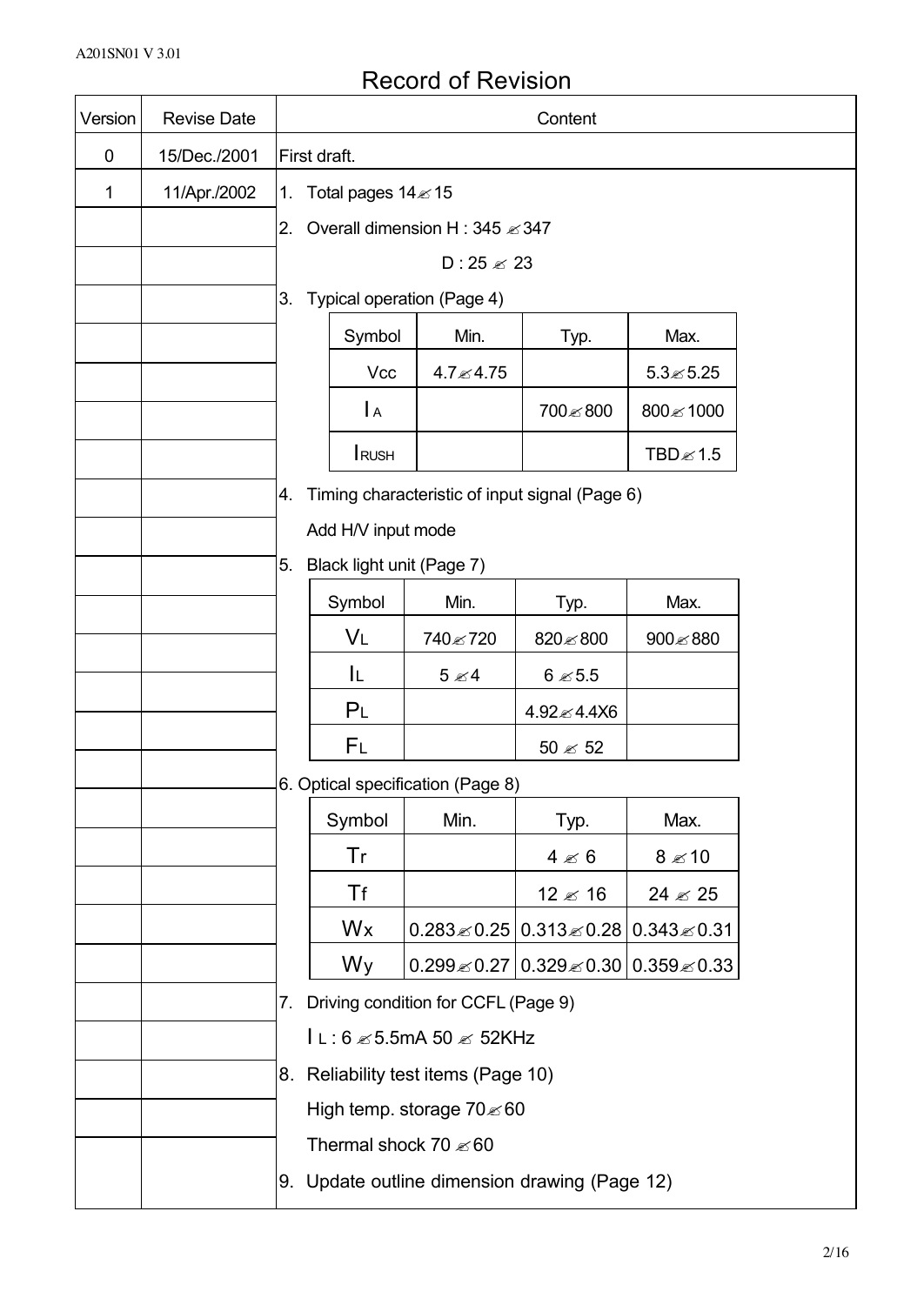| <b>Version Date</b> |              | <b>Content</b>                                               | <b>Remark</b>      |
|---------------------|--------------|--------------------------------------------------------------|--------------------|
| 1.1                 | 14 Aug.2002  | CN1 (50P) connector: Compatible with Hirose FH12-50S-0.5SH   | Change             |
|                     |              | Remark                                                       | Update             |
|                     |              | Cable color: Pink (central); Dark Gray others)               |                    |
|                     |              | Note6:                                                       |                    |
|                     |              | Viewing Angle ( $CR \ge 10$ )                                | Add                |
|                     |              | <b>Color Saturation</b><br><b>70% NTSC</b>                   | Add                |
|                     |              | <b>ME</b> Drawing                                            | Update             |
| 1.11                | 30 Sep. 2002 | Timing characteristics of input signals - DE mode and H/V    | Change             |
|                     |              | mode<br>--Clock frequency max.                               |                    |
|                     |              | Color chromaticity (CIE)                                     | Add                |
| 1.12                | 7 Mar. 2003  | Physical Specification                                       | Add and Update     |
|                     |              | Brightness (center of screen) 500 (typ.)                     | Changed            |
|                     |              | Color Saturation 72%                                         | Changed            |
|                     |              | Note3: To be measured with a viewing cone of 1° by Topcon    | Changed            |
|                     |              | luminance meter ELDIM.                                       |                    |
| 3.0                 | 10 Apr. 2003 | Packing<br>Surface treatment $\mathcal{L}$ Hard Coating + LR | Updated<br>Changed |
|                     |              | Response Time & 16ms                                         | Changed            |
|                     |              | <b>Color Chromaticity</b>                                    | Changed            |
|                     |              | Color Saturation $\ll 75\%$                                  | Changed            |
| 3.01                | 22 Apr. 2003 | Viewing Angle ( $CR \ge 10$ )                                | Changed            |
|                     |              |                                                              |                    |
|                     |              | Top<br>80                                                    |                    |
|                     |              | <b>Bottom</b><br>60                                          |                    |
|                     |              | Left<br>80                                                   |                    |
|                     |              | Right<br>80                                                  |                    |
|                     |              |                                                              |                    |
|                     |              |                                                              |                    |
|                     |              |                                                              |                    |
|                     |              |                                                              |                    |
|                     |              |                                                              |                    |
|                     |              |                                                              |                    |
|                     |              |                                                              |                    |
|                     |              |                                                              |                    |
|                     |              |                                                              |                    |
|                     |              |                                                              |                    |
|                     |              |                                                              |                    |
|                     |              |                                                              |                    |
|                     |              |                                                              |                    |
|                     |              |                                                              |                    |
|                     |              |                                                              |                    |
|                     |              |                                                              |                    |
|                     |              |                                                              |                    |
|                     |              |                                                              |                    |
|                     |              |                                                              |                    |
|                     |              |                                                              |                    |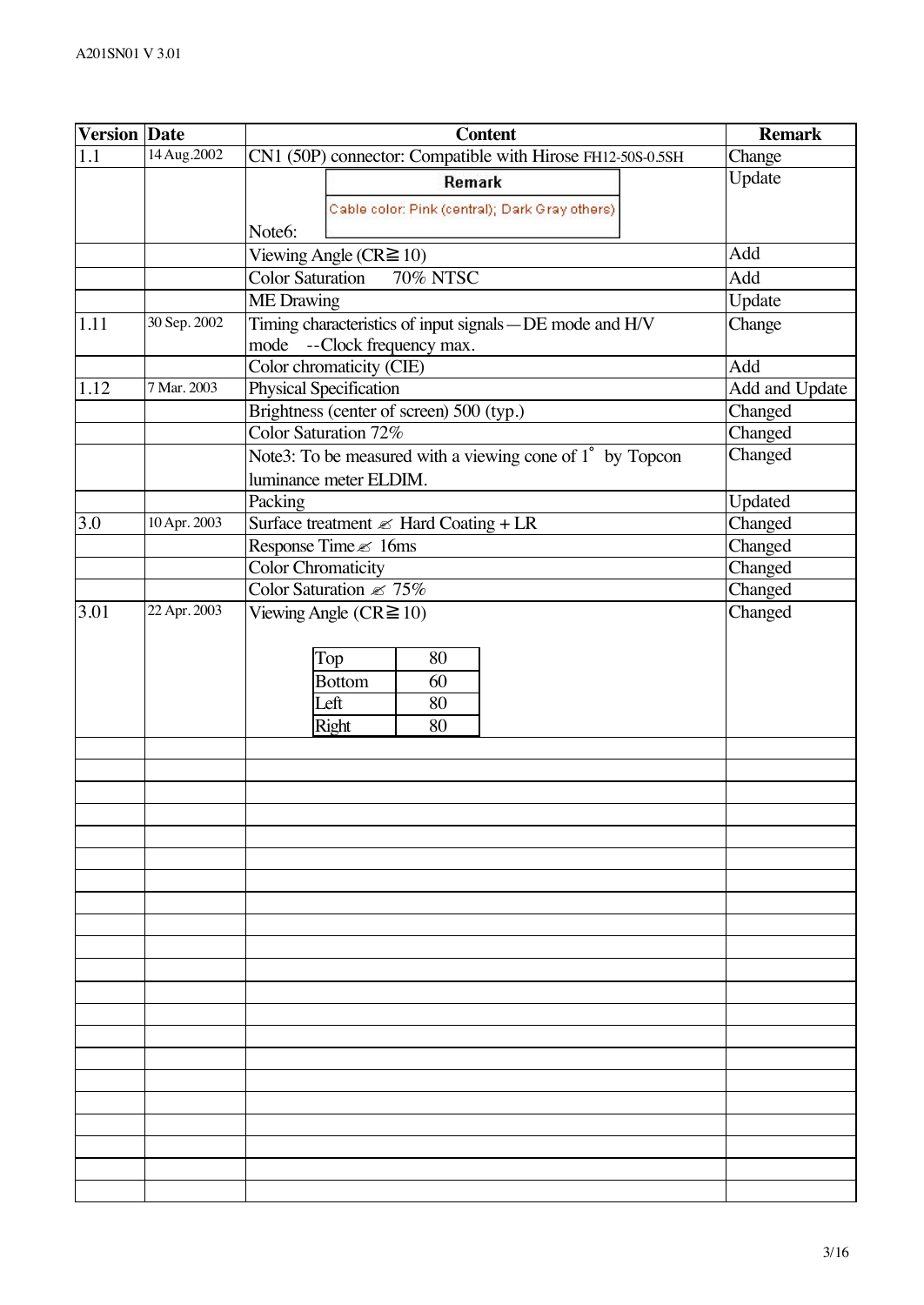### **Contents:**

### **A. Physical specifications**

### **B. Electrical specifications**

- 1. Pin assignment.
- 2.Absolute maximum ratings
- 3. Electrical characteristics
	- a. Typical operating conditions.
	- b. Display color v. s. input data signals
	- c. Input signal timing
	- d. Display position
	- e. Backlight unit
- **C. Optical specifications**
- **D. Reliability test items**
- **E. Display quality**
- **F. Handling precaution**
- **G. Packing**

### **Appendix:**

- Fig.1 LCM outline dimensions
- Fig.2 Timing chart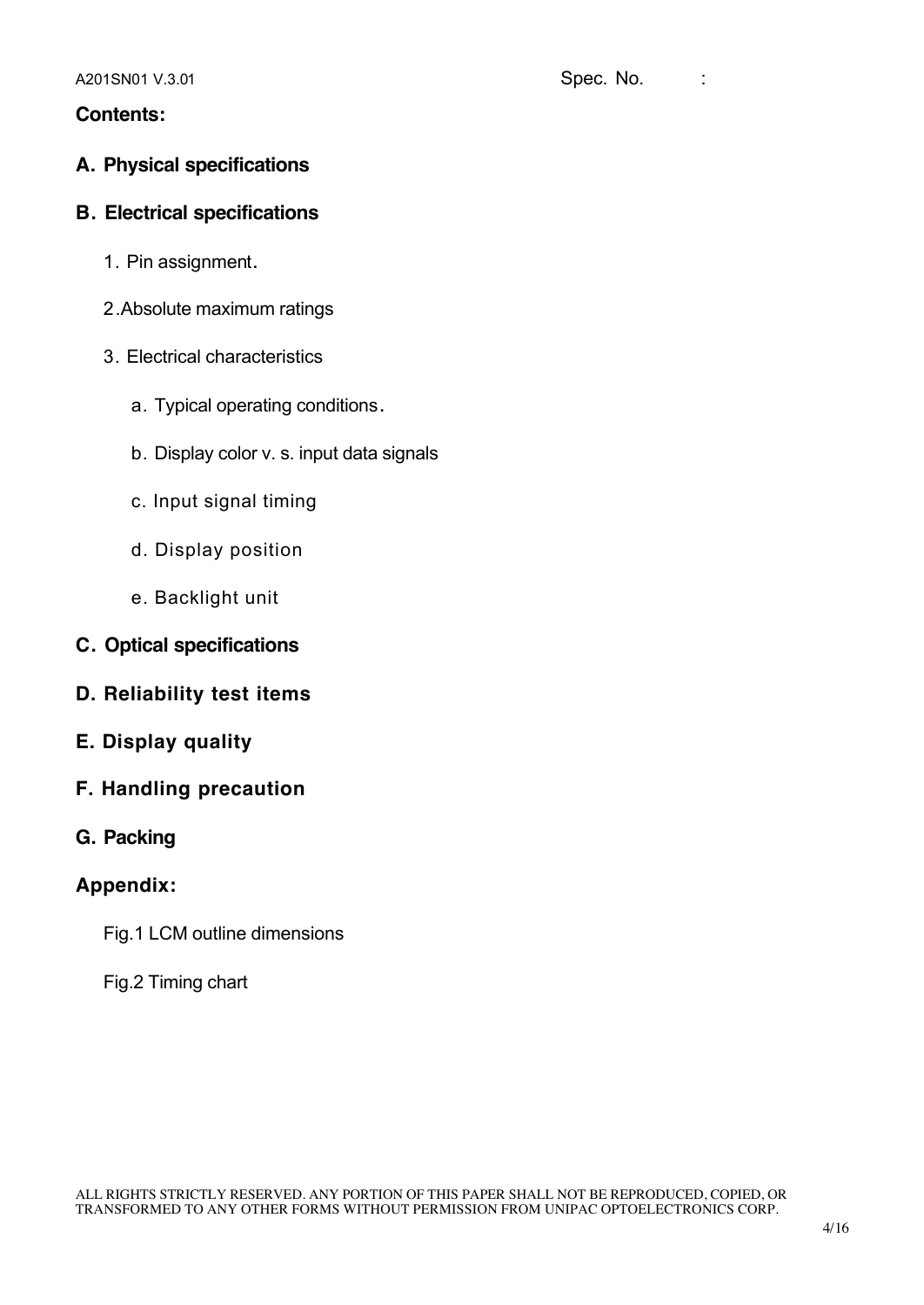### **A. Physical specifications**

| NO.            | Item                        | <b>Specification</b>               | Remark |
|----------------|-----------------------------|------------------------------------|--------|
| 1              | Display resolution(pixel)   | 800x3(H) $×600(V)$                 |        |
| $\overline{2}$ | Display Mode                | TN Type, Normally White + SWV Film |        |
| 3              | Active area (mm)            | 408(H) ×306(V)                     |        |
| 4              | Screen size (inch)          | 20.1(Diagonal)                     |        |
| 5              | Pixel pitch (mm)            | $0.51(H) \times 0.51(V)$           |        |
| 6              | Color configuration         | R. G. B. Vertical stripe           |        |
| $\overline{7}$ | <b>Display Color</b>        | 16.7M (8 bit)                      |        |
| 8              | Typical white Luminance     | 500 nit (typ.)                     |        |
| 9              | <b>Color Gamut</b>          | 72% typ. of NTSC coverage          |        |
| 10             | Response Time               | 16ms typ. (Tr+Tf)                  |        |
| 11             | <b>Electrical Interface</b> | TTL 1 port                         |        |
| 12             | Overall dimension (mm)      | 448(W) ×347(H) ×23(D)              | Note 1 |
| 13             | Weight (g)                  | 3500                               |        |
| 14             | <b>Surface Treatment</b>    | Hard Coating + LR                  |        |

Note 1: Refer to Fig. 1.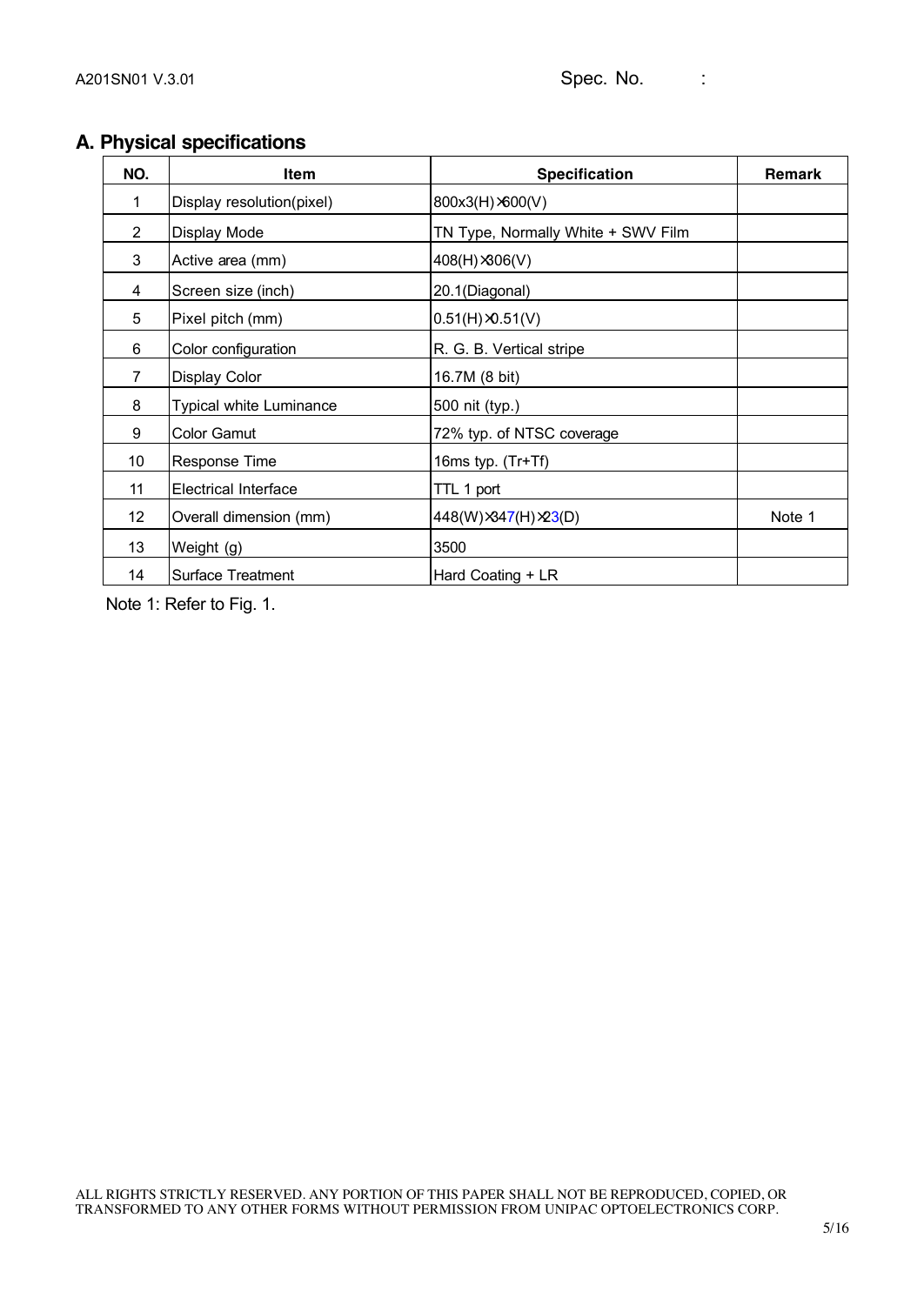### **B. Electrical specifications**

1.Pin assignment

| P/N            | Symbol              | Function              |        | P/N | Symbol          | Function          |  |  |  |
|----------------|---------------------|-----------------------|--------|-----|-----------------|-------------------|--|--|--|
| $\mathbf{1}$   | NC                  |                       |        | 26  | R <sub>0</sub>  | <b>Red Data</b>   |  |  |  |
| $\overline{2}$ | NC                  |                       |        | 27  | <b>GND</b>      | Ground            |  |  |  |
| 3              | NC                  |                       |        | 28  | G7              |                   |  |  |  |
| $\overline{4}$ | <b>GND</b>          | Ground                |        | 29  | G6              | <b>Green Data</b> |  |  |  |
| 5              | <b>GND</b>          | Ground                |        | 30  | $\overline{G5}$ |                   |  |  |  |
| 6              | $\rm V_{\rm CC}$    |                       |        | 31  | G4              |                   |  |  |  |
| $\overline{7}$ | $\overline{V_{CC}}$ |                       |        | 32  | <b>GND</b>      | Ground            |  |  |  |
| 8              | $V_{CC}$            | Power Input $(+5.0V)$ |        | 33  | G <sub>3</sub>  |                   |  |  |  |
| 9              | $V_{CC}$            |                       |        | 34  | G2              | <b>Green Data</b> |  |  |  |
| 10             | <b>GND</b>          |                       |        | 35  | G1              |                   |  |  |  |
| 11             | <b>HSYNC</b>        | Horizontal Sync.      | Active | 36  | G0              |                   |  |  |  |
| 12             | <b>VSYNC</b>        | Vertical Sync.        | Low    | 37  | <b>GND</b>      | Ground            |  |  |  |
| 13             | <b>GND</b>          |                       |        | 38  | B7              |                   |  |  |  |
| 14             | DE                  | Data Enable           |        | 39  | <b>B6</b>       | <b>Blue Data</b>  |  |  |  |
| 15             | <b>GND</b>          |                       |        | 40  | B <sub>5</sub>  |                   |  |  |  |
| 16             | <b>DCLK</b>         | Dot Clock             |        | 41  | <b>B4</b>       |                   |  |  |  |
| 17             | <b>GND</b>          | Ground                |        | 42  | <b>GND</b>      | Ground            |  |  |  |
| 18             | R7                  |                       |        | 43  | B <sub>3</sub>  |                   |  |  |  |
| 19             | R <sub>6</sub>      |                       |        | 44  | B2              | <b>Blue Data</b>  |  |  |  |
| 20             | R <sub>5</sub>      | Red Data (R7 :MSB)    |        | 45  | B1              |                   |  |  |  |
| 21             | R4                  |                       |        | 46  | B <sub>0</sub>  |                   |  |  |  |
| 22             | <b>GND</b>          | Ground                |        | 47  | <b>GND</b>      | Ground            |  |  |  |
| 23             | R <sub>3</sub>      |                       |        | 48  | <b>GND</b>      | Ground            |  |  |  |
| 24             | R2                  | <b>Red Data</b>       |        | 49  | NC              |                   |  |  |  |
| 25             | R1                  |                       |        | 50  | NC              |                   |  |  |  |

CN1 (50P) connector: Compatible with Hirose FH12-50S-0.5SH

### 2. Absolute maximum ratings (GND = 0 V)

| <b>Parameter</b>      | Symbol                   |        | <b>Values</b> | Unit     | Remark            |
|-----------------------|--------------------------|--------|---------------|----------|-------------------|
|                       |                          | Min.   | Max.          |          |                   |
| Power voltage         | $\rm V_{CC}$             | $-0.3$ | 5.5           | $V_{DC}$ | At $25^{\circ}$ C |
| Input signal voltage  | V <sub>LH</sub>          | $-0.3$ | $V_{CC}$ +0.3 | $V_{DC}$ | At $25^{\circ}$ C |
| Operating temperature | Top                      | 0      | $+50$         | °С       | Note 1            |
| Storage temperature   | $\mathsf{T}_{\text{ST}}$ | $-20$  | $+70$         | °С       | Note 1            |

Note 1: The relative humidity must not exceed 90% non-condensing at temperatures of 40℃ or less. At temperatures greater than 40℃, the wet bulb temperature must not exceed 39℃. When operate at low temperatures, the brightness of CCFL will drop and the lifetime of CCFL will be reduced.

Note 2: The unit should not be exposed to corrosive chemicals.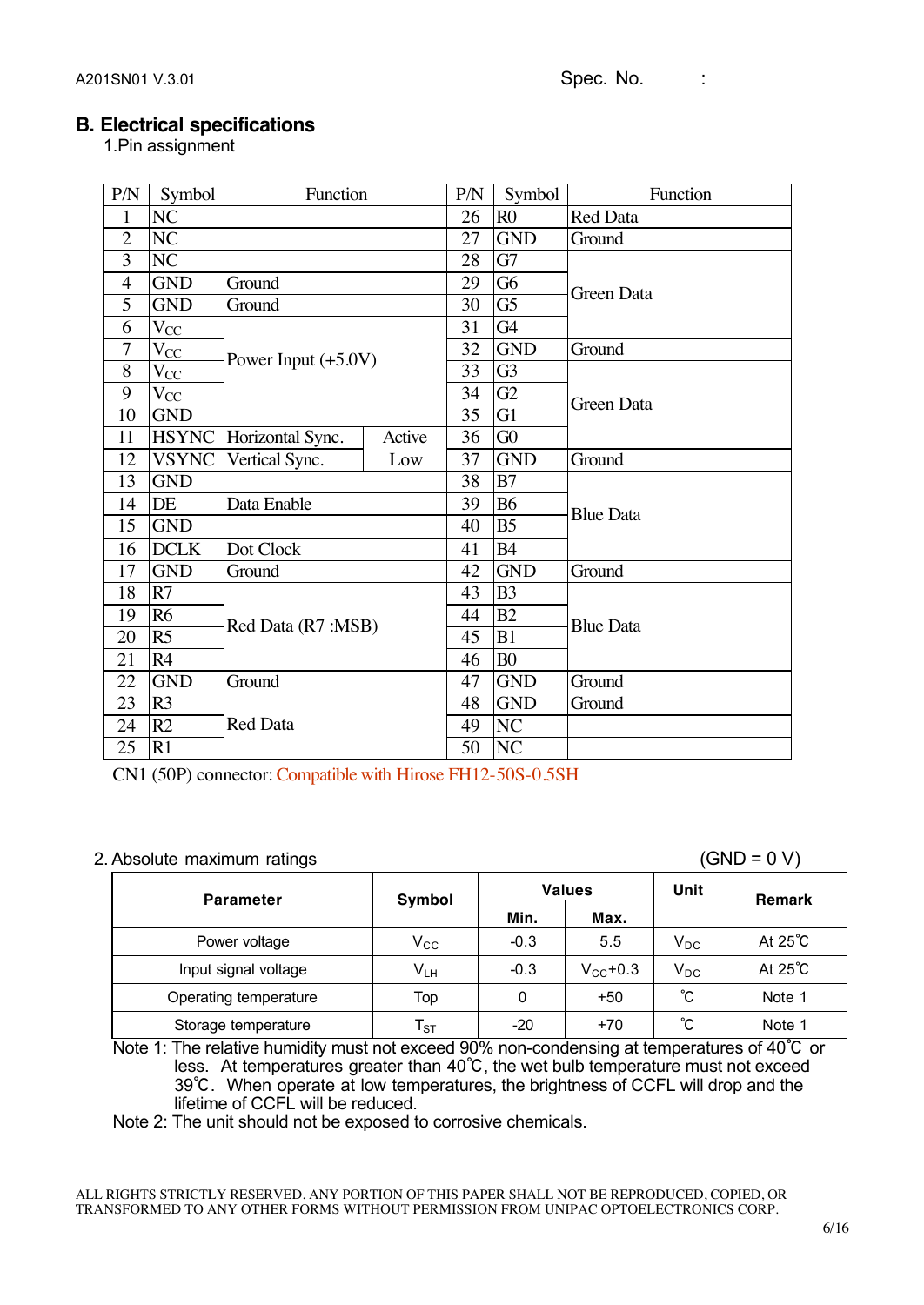### 3. Electrical characteristics

a. Typical operating conditions

|                   | Item                   | Symbol          | Min.        | Typ.                     | Max. | Unit    | Remark |
|-------------------|------------------------|-----------------|-------------|--------------------------|------|---------|--------|
| Power             | Input voltage          | $V_{\rm CC}$    | 4.75        | 5.0                      | 5.25 | V       |        |
| supply<br>voltage | Current<br>consumption | l <sub>A</sub>  |             | 800                      | 1000 | mArms   | Note 1 |
|                   | Inrush current         | RUSH            |             | $\overline{\phantom{a}}$ | 1.5  | mApeak  | Note 2 |
| Internal<br>logic | Low voltage            | $V_{IL}$        | $\mathbf 0$ | $\overline{\phantom{a}}$ | 1.0  | V       |        |
|                   | High voltage           | V <sub>IH</sub> | 2.3         | $\overline{\phantom{a}}$ | 3.3  | V       |        |
|                   | Power ripple voltage   |                 | ۰           | $\overline{\phantom{a}}$ | 100  | $mVp-p$ |        |

Note 1:Effective value (mArms) at  $V_{CC} = 5 V/25°C$ . Note 2: Refer to the following power-on condition.







 Apply the lamp voltage within the LCD operating range. When the backlight turns on before the LCD operation or the LCD turns off before the backlight turns off, the display may momentarily become abnormal.

### **Caution**

The above on/off sequence should be applied to avoid abnormal function in the display. In case of handling:

Make sure to turn off the power when you plug the cable into the input connector or pull the cable out of the connector.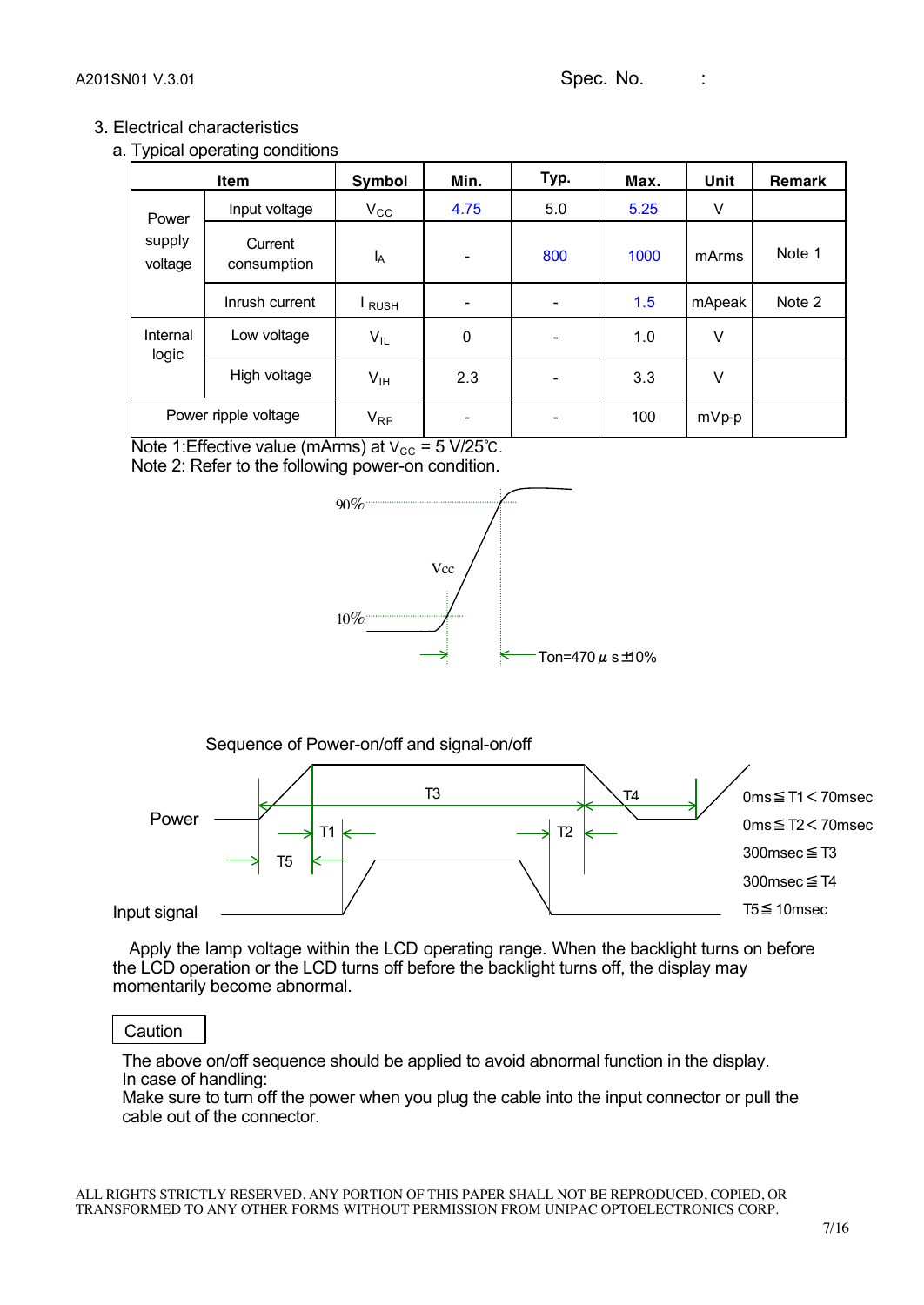A201SN01 V.3.01 Spec. No. :

b. Display color v.s. input data signals

|                    |              |             |           |             |             |             |           |           |                |             |             |             |             |                     | Data signal (0 : Low level, 1: High level) |                |             |              |   |   |   |                                              |             |   |                |
|--------------------|--------------|-------------|-----------|-------------|-------------|-------------|-----------|-----------|----------------|-------------|-------------|-------------|-------------|---------------------|--------------------------------------------|----------------|-------------|--------------|---|---|---|----------------------------------------------|-------------|---|----------------|
| Display colors     |              | R7          | R6 R5     |             | R4 R3 R2 R1 |             |           |           | R <sub>0</sub> |             |             |             |             |                     |                                            |                |             |              |   |   |   | G7 G6 G5 G4 G3 G2 G1 G0 B7 B6 B5 B4 B3 B2 B1 |             |   | B <sub>0</sub> |
|                    | <b>Black</b> | 0           | 0         | 0           | 0           | 0           | 0         | 0         | 0              | 0           | 0           | 0           | 0           | 0                   | 0                                          | 0              | 0           | 0            | 0 | 0 | 0 | 0                                            | 0           | 0 | 0              |
|                    | <b>Blue</b>  | 0           | 0         | 0           | 0           | 0           | 0         | 0         | 0              | 0           | 0           | 0           | 0           | 0                   | 0                                          | 0              | 0           |              | 1 |   |   |                                              | 1           | 1 | 1              |
|                    | Red          | 1           | 1         | 1           | 1           |             | 1         | 1         | 1              | 0           | 0           | 0           | 0           | 0                   | 0                                          | 0              | 0           | 0            | 0 | 0 | 0 | 0                                            | 0           | 0 | 0              |
| <b>Basic</b>       | Magenta      | 1           | 1         | 1           | 1           |             | 1         | 1         | 1              | 0           | 0           | 0           | 0           | 0                   | 0                                          | 0              | 0           | 1            | 1 | 1 | 1 | 1                                            | 1           | 1 | 1              |
| colors             | Green        | 0           | 0         | 0           | 0           | 0           | 0         | 0         | 0              | 1           | 1           | 1           | 1           | 1                   | 1                                          | 1              | 1           | 0            | 0 | 0 | 0 | 0                                            | 0           | 0 | 0              |
|                    | Cyan         | 0           | 0         | 0           | 0           | 0           | 0         | 0         | 0              | 1           | 1           | 1           |             |                     |                                            | 1              | 1           |              | 1 | 1 | 1 | 1                                            | 1           | 1 | 1              |
|                    | Yellow       | 1           | 1         | 1           | 1           |             | 1         | 1         | 1              |             | 1           | 1           | 1           | 1                   | 1                                          | 1              | 1           | 0            | 0 | 0 | 0 | 0                                            | 0           | 0 | 0              |
|                    | White        |             | 1         | 1           | 1           |             | 1         | 1         | 1              |             | 1           | 1           | 1           | 1                   | 1                                          | 1              | 1           |              | 1 | 1 | 1 | 1                                            | 1           | 1 | 1              |
|                    | <b>Black</b> | $\mathbf 0$ | 0         | 0           | $\mathbf 0$ | 0           | 0         | 0         | 0              | 0           | $\mathbf 0$ | 0           | 0           | 0                   | 0                                          | 0              | 0           | 0            | 0 | 0 | 0 | 0                                            | $\mathbf 0$ | 0 | 0              |
|                    |              | 0           | 0         | 0           | 0           | 0           | 0         | 0         | 1              | 0           | 0           | 0           | 0           | 0                   | 0                                          | 0              | 0           | 0            | 0 | 0 | 0 | 0                                            | 0           | 0 | 0              |
|                    | Dark         | 0           | 0         | 0           | 0           | 0           | 0         | 1         | 0              | 0           | 0           | 0           | 0           | 0                   | 0                                          | 0              | 0           | 0            | 0 | 0 | 0 | 0                                            | 0           | 0 | 0              |
| Red                | ↑            |             |           |             |             |             |           |           |                |             |             |             |             |                     |                                            |                |             |              |   |   |   |                                              |             |   |                |
| grayscale          |              |             |           |             |             |             |           |           |                |             |             |             |             |                     |                                            |                |             |              |   |   |   |                                              |             |   |                |
|                    | bright       | 1           | 1         | 1           |             |             |           | 0         | 1              | 0           | 0           |             | 0           | 0                   | 0                                          |                | 0           | 0            | 0 | 0 | 0 | 0                                            | 0           | 0 |                |
|                    |              | 1           | 1         | 1           | 1           | 1           | 1         | 1         | 0              | 0           | 0           | 0<br>0      | 0           | 0                   | 0                                          | 0<br>$\pmb{0}$ | 0           | 0            | 0 | 0 | 0 | 0                                            | 0           | 0 | 0<br>0         |
|                    | Red          | 1           | 1         | 1           | 1           | 1           | 1         | 1         | 1              | 0           | 0           | 0           | 0           | 0                   | 0                                          | 0              | 0           | 0            | 0 | 0 | 0 | 0                                            | 0           | 0 | 0              |
|                    | <b>Black</b> | 0           | 0         | 0           | 0           | 0           | 0         | 0         | 0              | 0           | 0           | $\pmb{0}$   | 0           | 0                   | 0                                          | 0              | 0           | 0            | 0 | 0 | 0 | 0                                            | 0           | 0 | 0              |
|                    |              | 0           | 0         | 0           | 0           | 0           | 0         | $\pmb{0}$ | 0              | 0           | 0           | 0           | 0           | 0                   | 0                                          | 0              | 1           | 0            | 0 | 0 | 0 | 0                                            | 0           | 0 | 0              |
|                    | Dark         | 0           | 0         | 0           | 0           | 0           | 0         | 0         | 0              | 0           | 0           | 0           | 0           | 0                   | 0                                          | 1              | 0           | 0            | 0 | 0 | 0 | 0                                            | 0           | 0 | 0              |
|                    |              |             |           |             |             |             |           |           |                |             |             |             |             |                     |                                            |                |             |              |   |   |   |                                              |             |   |                |
| Green<br>grayscale |              |             |           |             |             |             |           |           |                |             |             |             |             |                     |                                            |                |             |              |   |   |   |                                              |             |   |                |
|                    | bright       |             |           |             |             |             |           |           |                |             |             |             |             |                     |                                            |                |             |              |   |   |   |                                              |             |   |                |
|                    |              | 0           | 0         | 0           | 0           | 0           | 0         | 0         | 0              |             |             |             |             |                     |                                            | 0              | 1           | 0            | 0 | 0 | 0 | 0                                            | 0           | 0 | 0              |
|                    |              | 0           | 0         | 0           | 0           | 0           | $\pmb{0}$ | $\pmb{0}$ | 0              | 1           | 1           | 1           | 1           | 1                   | 1                                          | 1              | 0           | 0            | 0 | 0 | 0 | 0                                            | 0           | 0 | 0              |
|                    | Green        | 0           | 0         | 0           | 0           | 0           | $\pmb{0}$ | 0         | 0              | 1           | 1           | 1           | 1           | 1                   | 1                                          | 1              | 1           | 0            | 0 | 0 | 0 | 0                                            | 0           | 0 | 0              |
|                    | <b>Black</b> | 0           | 0         | 0           | 0           | 0           | 0         | 0         | 0              | 0           | 0           | 0           | 0           | 0                   | 0                                          | 0              | 0           | 0            | 0 | 0 | 0 | 0                                            | 0           | 0 | 0              |
|                    |              | 0           | 0         | 0           | 0           | 0           | 0         | 0         | 0              | 0           | 0           | 0           | 0           | 0                   | 0                                          | 0              | 0           | 0            | 0 | 0 | 0 | 0                                            | 0           | 0 | 1              |
|                    | Dark         | 0           | 0         | 0           | 0           | 0           | 0         | 0         | 0              | 0           | 0           | 0           | 0           | 0                   | 0                                          | 0              | 0           | 0            | 0 | 0 | 0 | 0                                            | 0           | 1 | 0              |
| Blue               |              |             |           |             |             |             |           |           |                |             |             |             |             |                     |                                            |                |             |              |   |   |   |                                              |             |   |                |
| grayscale          |              |             |           |             |             |             |           |           |                |             |             |             |             |                     |                                            |                |             |              |   |   |   |                                              |             |   |                |
|                    | bright       |             |           |             |             |             |           |           |                |             |             |             |             |                     |                                            |                |             |              |   |   |   |                                              |             |   |                |
|                    |              | 0           | 0         | 0           | $\pmb{0}$   | 0           | 0         | 0         | 0              | 0           | $\mathbf 0$ | $\pmb{0}$   | $\pmb{0}$   | $\pmb{0}$           | $\pmb{0}$                                  | 0              | 0           | 1            | 1 |   | 1 |                                              |             | 0 | 1              |
|                    |              | 0           | $\pmb{0}$ | $\mathbf 0$ | $\pmb{0}$   | $\mathbf 0$ | 0         | $\pmb{0}$ | $\mathbf 0$    | $\mathbf 0$ | 0           | $\mathbf 0$ | $\pmb{0}$   | $\mathsf{O}\xspace$ | $\pmb{0}$                                  | $\mathbf 0$    | $\mathbf 0$ | $\mathbf{1}$ | 1 | 1 | 1 | 1                                            | 1           | 1 | 0              |
|                    | <b>Blue</b>  | 0           | 0         | 0           | $\pmb{0}$   | 0           | 0         | 0         | 0              | 0           | $\mathbf 0$ | $\mathbf 0$ | $\mathbf 0$ | $\pmb{0}$           | $\mathbf 0$                                | $\pmb{0}$      | 0           | 1            | 1 | 1 | 1 | 1                                            | 1           | 1 | 1              |

Note: Each basic color can be displayed in 64 gray scales using the 8 bit data signals. By combining the 24-bit data signals(R, G, B), the 16777216 colors can be achieved on the display.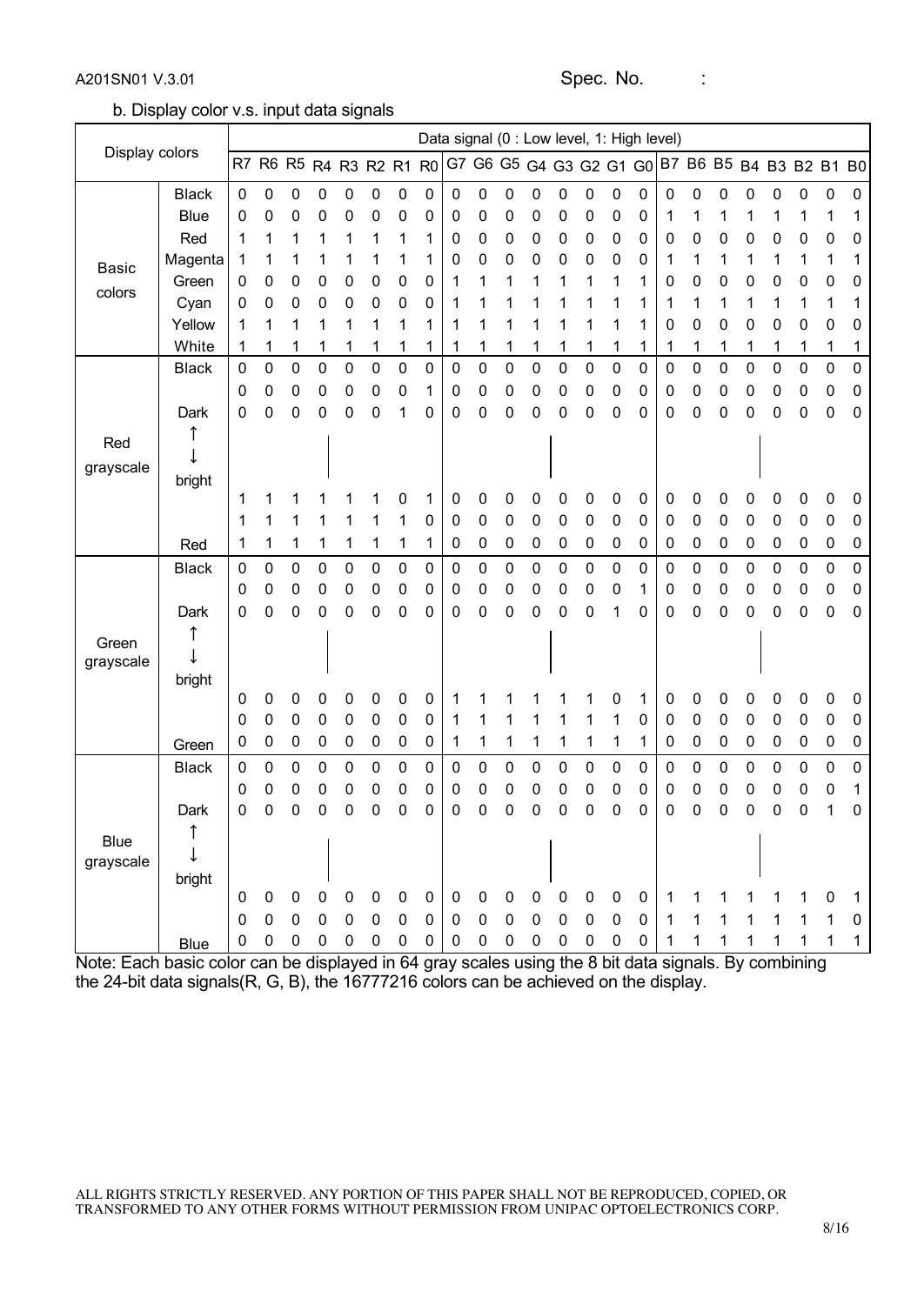A201SN01 V.3.01 Spec. No. :

### c. Input signal timing

Timing diagrams of input signal are shown in Fig 2.

(1). Timing characteristics of input signals

DE mode

| <b>Item</b>               | Symbol | Min. | Typ. | Max. | Unit                  | <b>Remark</b> |
|---------------------------|--------|------|------|------|-----------------------|---------------|
| Clock frequency           | Fck    | 38   | 40   | 50   | <b>MHz</b>            |               |
| Horizontal blanking       | Thb1   | 235  | 256  | 500  | <b>C<sub>IK</sub></b> |               |
| Horizontal display period | Thd    |      | 800  |      | <b>CIK</b>            |               |
| Horizontal sync. period   | Th     | 1035 | 1056 | 1300 | <b>C<sub>IK</sub></b> |               |
| Vertical frequency        |        | 46   | 60   | 76   | Hz                    |               |
| Vertical blanking         | Tvb1   | 10   | 28   | 150  | Th                    |               |
| Vertical display width    | Tvd    |      | 600  |      | Th                    |               |
| Vertical sync. period     | Tv     | 610  | 628  | 750  | Th                    |               |

### H/V mode

| <b>Item</b>               | <b>Symbol</b> | Min.           | Typ. | Max.                     | <b>Unit</b>           | <b>Remark</b> |
|---------------------------|---------------|----------------|------|--------------------------|-----------------------|---------------|
| <b>Clock frequency</b>    | <b>Fck</b>    | 38             | 40   | 50                       | <b>MHz</b>            |               |
| Horizontal display period | Thd           | 1030           | 1056 | 1300                     | <b>C<sub>IK</sub></b> |               |
| Hsync pulse width         | <b>Thw</b>    | 5              | 128  |                          | <b>C<sub>IK</sub></b> |               |
| <b>Hsync front porch</b>  | Thf           | 10             | 40   |                          | <b>Clk</b>            |               |
| Hsync back porch          | Thb           | 8              | 88   |                          | <b>Clk</b>            |               |
| Hsync width+back porch    | Thw+Thb       | 80             | ۰    | <b>Thd-810</b>           | <b>Clk</b>            |               |
| <b>Hsync blanking</b>     | Thb1          | 230            | 256  | $500 -$                  | <b>C<sub>IK</sub></b> |               |
| <b>Vsync period</b>       | Tv            | 610            | 628  | 650                      | Th                    |               |
| <b>Vsync width</b>        | Twv           | $\overline{2}$ | 4    |                          | Th                    |               |
| <b>Vsync front porch</b>  | Tvf           | $\mathbf{0}$   | 1    | $\overline{\phantom{0}}$ | Th                    |               |
| <b>Vsync blanking</b>     | Tvb1          | 10             | 28   | 50                       | Th                    |               |
| Hsync/Vsync phase shift   | <b>Typd</b>   | 2              | 320  |                          | <b>C<sub>IK</sub></b> |               |

| <b>Item</b>              | <b>Symbol Value</b> |     | <b>Unit</b>           | <b>Description</b>                                                                                  |
|--------------------------|---------------------|-----|-----------------------|-----------------------------------------------------------------------------------------------------|
| Horizontal display start | <b>The</b>          | 218 | <b>C<sub>IK</sub></b> | After falling edge of Hsync, counting 218<br>clk, then getting valid data from 219th clk's<br>data. |
| Vertical display start   | Tve                 | 25  | Th                    | After falling edge of Vsync, counting 25 Th,<br>then getting 26th Th's data.                        |

Note 1:Clock falling edge latch the data. Note 2:H/V is negative polarity.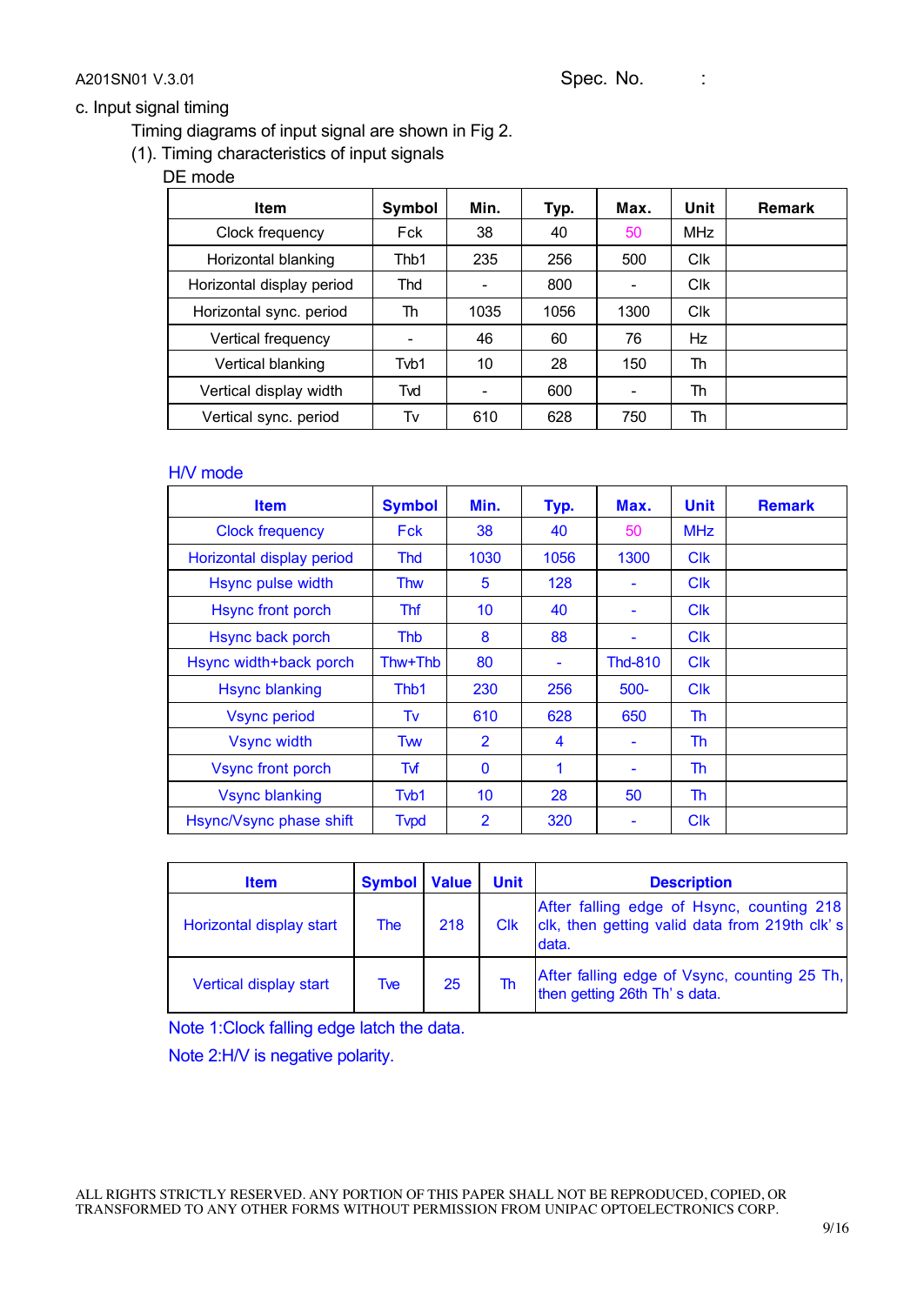### d. Display position

| D(1,1)     | D(2,1)   | . | D(X,1)     | . | D(799,1)      | D(800,1)   |
|------------|----------|---|------------|---|---------------|------------|
| D(1,2)     | D(2,2)   | . | D(X,2)     | . | D(799,2)      | D(800,2)   |
|            |          | . |            | . |               |            |
| D(1,Y)     | D(2,Y)   | . | D(X,Y)     | . | D(799, Y)     | D(800,Y)   |
|            |          | . |            | . |               |            |
| D(1,599)   | D(2,599) | . | D(X, 599)  | . | D(799,599)    | D(800,599  |
| D( $1,600$ | D(2,600) | . | D( $X,600$ | . | 799,600<br>D( | D(800,600) |

### e.Backlight unit

The backlight system is an edge-lighting type with a CCFT(Cold Cathode Fluorescent Tube).

The characteristics of a single lamp are shown in the following tables.

| <b>Parameter</b>      | Symbol      | Min.  | Typ.                     | Max.                  | Unit        | Remark    |
|-----------------------|-------------|-------|--------------------------|-----------------------|-------------|-----------|
| Lamp voltage          | $V_L$       | 720   | 800                      | 880                   | Vrms        | Note 1    |
| Lamp current          |             | 4     | 5.5                      |                       | mArms       | Note 1    |
| Power consumption     | $P_L$       |       | 4.4x6                    |                       | W           | Note 2    |
|                       |             |       | $\overline{\phantom{a}}$ | $1500(T=0^{\circ}C)$  |             | Note 3    |
| Lamp starting voltage | $V_{\rm S}$ |       | $\overline{\phantom{a}}$ | $1150(T=25^{\circ}C)$ | <b>Vrms</b> |           |
| Frequency             | $F_L$       | 40    | 52                       | 60                    | $KH_{Z}$    | Note 4    |
| Lamp life time        |             | 50000 | $\overline{\phantom{a}}$ |                       | Hr          | Note 1, 5 |

Note 1: T= 25℃

- Note 2: Inverter should be designed with the characteristic of lamp. When you are designing the inverter, the output voltage of the inverter should comply with the following conditions.
	- (1). The area under the positive and negative cycles of the waveform of the lamp current and lamp voltage should be area symmetric (the symmetric ratio should be larger than 90%).
	- (2). There should not be any spikes in the waveform.
	- (3). The waveform should be sine wave as possible.
		- (4). Lamp current should not exceed the maximum value within the operating temperature (It is prohibited to over the maximum lamp current even if operated in the non-guaranteed temperature). When lamp current over the maximum value for a long time, it may cause fire. Therefore, it is recommend that the inverter should have the current limited circuit.
- Note 3: The inverter open voltage should be designed larger than the lamp starting voltage at  $T = 0^{\circ}$ C, otherwise backlight may be blinking for a moment after turning on or not be able to turn on. The open voltage should be measured after ballast capacitor. If an inverter has shutdown function it should keep its open voltage for longer than 1 second even if lamp connector is open.
- Note 4: Lamp frequency may produce interference with horizontal synchronous frequency and this may cause line flow on the display. Therefore lamp frequency shall be detached from the horizontal synchronous frequency and its harmonics as far as possible in order to avoid interference.

ALL RIGHTS STRICTLY RESERVED. ANY PORTION OF THIS PAPER SHALL NOT BE REPRODUCED, COPIED, OR TRANSFORMED TO ANY OTHER FORMS WITHOUT PERMISSION FROM UNIPAC OPTOELECTRONICS CORP. Note 5: Brightness ( $I<sub>L</sub>$  = 6mA) to be decrease to the 50% of the initial value.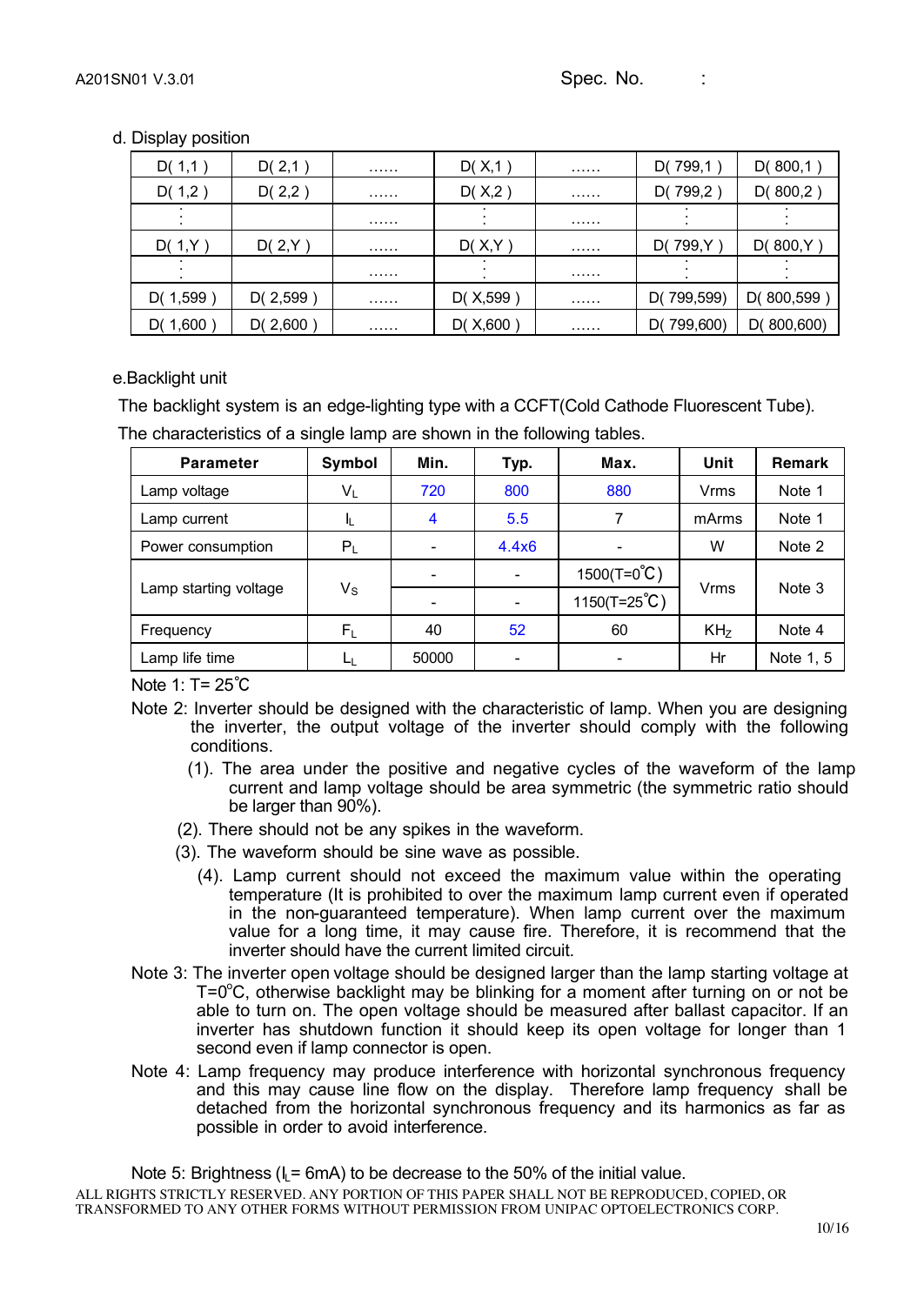A201SN01 V.3.01 Spec. No. :

Note 6: CN2 connector (backlight): BHSR-02VS-1 (JST) Mating connector: SM02B-BHS-1-TB (JST)

| Pin no. | Symbol | <b>Function</b>          | <b>Remark</b>                                  |
|---------|--------|--------------------------|------------------------------------------------|
|         | н      | CCFL power supply (H.V.) | Cable color: Pink (central); Dark Gray others) |
|         |        | CCFL power supply (GND)  | Cable color: White                             |

### **C. Optical specifications ( Note 1, Note 2 )**

| Item                                                       | <b>Condition</b> |                      | Specification |                              |                                            |               |               |
|------------------------------------------------------------|------------------|----------------------|---------------|------------------------------|--------------------------------------------|---------------|---------------|
|                                                            | <b>Symbol</b>    |                      | Min.          | Typ.                         | Max.                                       | Unit          | <b>Remark</b> |
| Response time<br><b>Rising time</b><br><b>Falling time</b> | Tr<br><b>Tf</b>  | $\theta = 0^{\circ}$ |               | 5<br>11                      | $\overline{\phantom{a}}$<br>$\blacksquare$ | ms            | Note 4        |
| Contrast ratio(center of screen)                           | CR               | $\theta = 0^{\circ}$ | 400           | 500                          | $\overline{\phantom{a}}$                   |               | Note 3,5      |
| Viewing angle                                              |                  |                      |               |                              |                                            |               |               |
| Top                                                        |                  |                      | 60            | $\overline{\phantom{0}}$     |                                            |               |               |
| <b>Bottom</b>                                              |                  | $CR \ge 10$          | 60            | $\qquad \qquad \blacksquare$ | $\qquad \qquad \blacksquare$               | Deg.          | Note 3,5,7    |
| Left                                                       |                  |                      | 80            |                              |                                            |               |               |
| Right                                                      |                  |                      | 80            | $\overline{\phantom{0}}$     |                                            |               |               |
| Top                                                        |                  |                      | 80            | $\overline{\phantom{a}}$     | $\overline{\phantom{a}}$                   |               |               |
| <b>Bottom</b>                                              |                  |                      | 80            | $\overline{\phantom{0}}$     |                                            | Deg.          |               |
| Left                                                       |                  | $CR \ge 5$           | 80            |                              | L.                                         |               |               |
| Right                                                      |                  |                      | 80            | $\blacksquare$               | $\overline{\phantom{0}}$                   |               |               |
|                                                            |                  |                      |               |                              |                                            |               |               |
| Brightness(center of screen)                               | $Y_L$            | $\theta = 0^{\circ}$ | 400           | 500                          | $\overline{a}$                             | nit           | Note 3,6      |
|                                                            | Wx               | $\theta = 0^{\circ}$ | 0.26          | 0.29                         | 0.32                                       |               | Note 3        |
| Color chromaticity(CIE)                                    | Wy               |                      | 0.28          | 0.31                         | 0.34                                       |               |               |
|                                                            | <b>Rx</b>        |                      | 0.62          | 0.65                         | 0.68                                       |               |               |
|                                                            | <b>Ry</b>        |                      | 0.30          | 0.33                         | 0.36                                       |               |               |
|                                                            | Gx               |                      | 0.25          | 0.28                         | 0.31                                       |               |               |
|                                                            | Gy               |                      | 0.58          | 0.61                         | 0.64                                       |               |               |
|                                                            | Bx               |                      | 0.11          | 0.14                         | 0.17                                       |               |               |
|                                                            | By               |                      | 0.04          | 0.07                         | 0.10                                       |               |               |
| <b>Color Saturation (NTSC)</b>                             |                  |                      |               | 75                           |                                            | $\frac{0}{0}$ |               |
| White uniformity                                           | $\delta$ w       |                      | 70            | $\overline{\phantom{a}}$     | $\overline{\phantom{a}}$                   | $\%$          | Note 3,8      |

Note 1: Ambient temperature = 25℃.

Note 2: To be measured in dark room after backlight warm up 30 minutes.

Note 3: To be measured with a viewing cone of 1∘by Topcon luminance meter ELDIM EZContrast 160D.

Note 4: Definition of response time:

The output signals of BM-7 are measured when the input signals are changed from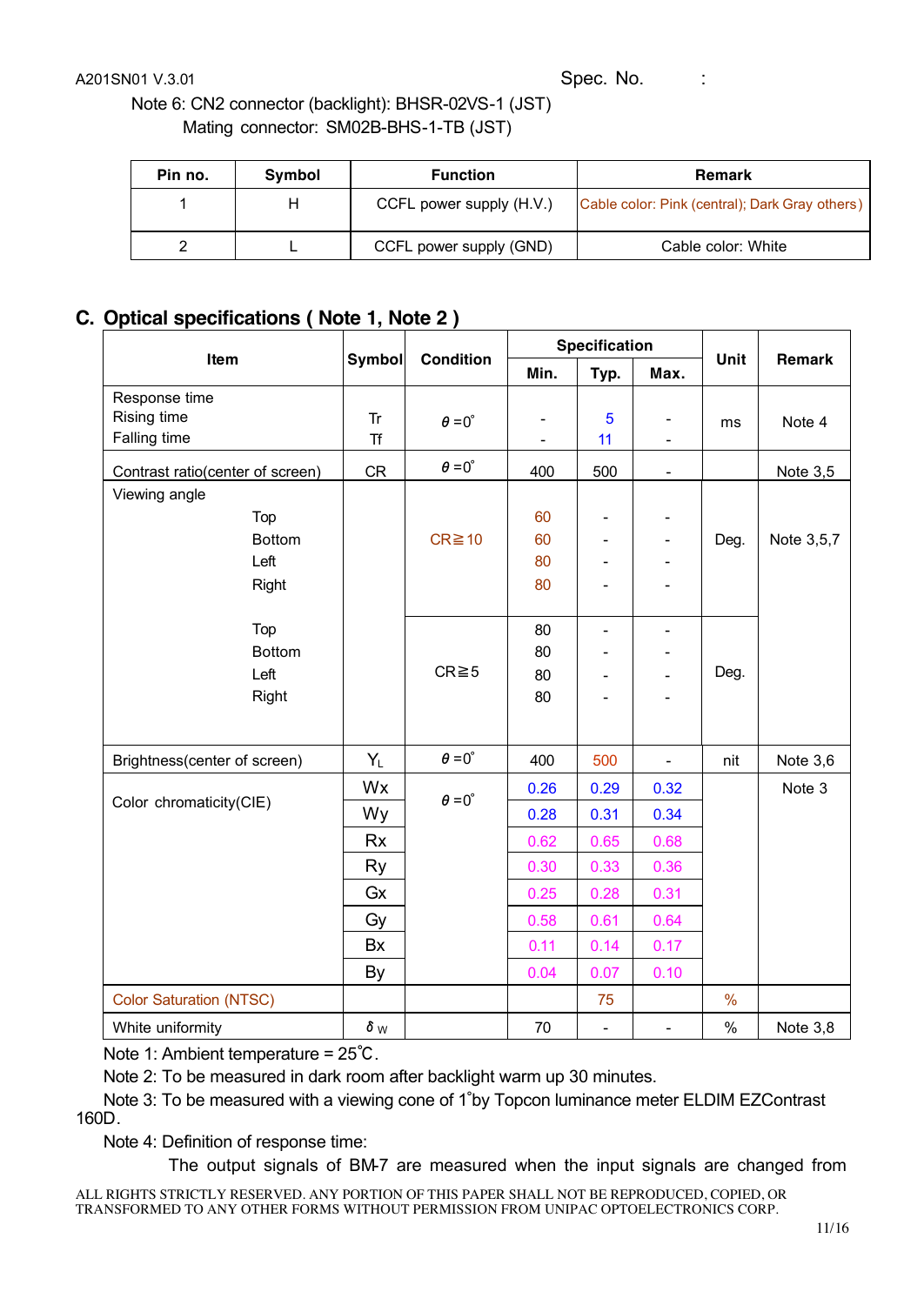" Black" to " White" (falling time) and from " White" to " Black" (rising time), respectively. The response time interval between the 10% and 90% of amplitudes. Refer to figure as below.



Note 5. Definition of contrast ratio:

Contrast ratio is calculated with the following formula. Contrast ratio (CR)= Brightness on the "white" state<br>Brightness on the "black" state

Note 6: Driving conditions for CCFL:  $I_1 = 5.5$  mA, 52KHz Frequency.

Note 7: Definition of viewing angle:



Note 8: Definition of white uniformity:

White uniformity is calculated with the following formula. Luminance are measured at the following nine points (1~9).

 $\delta$  w -  $\frac{Minimum$  Brightness of nine points Maximum Brightness of nine points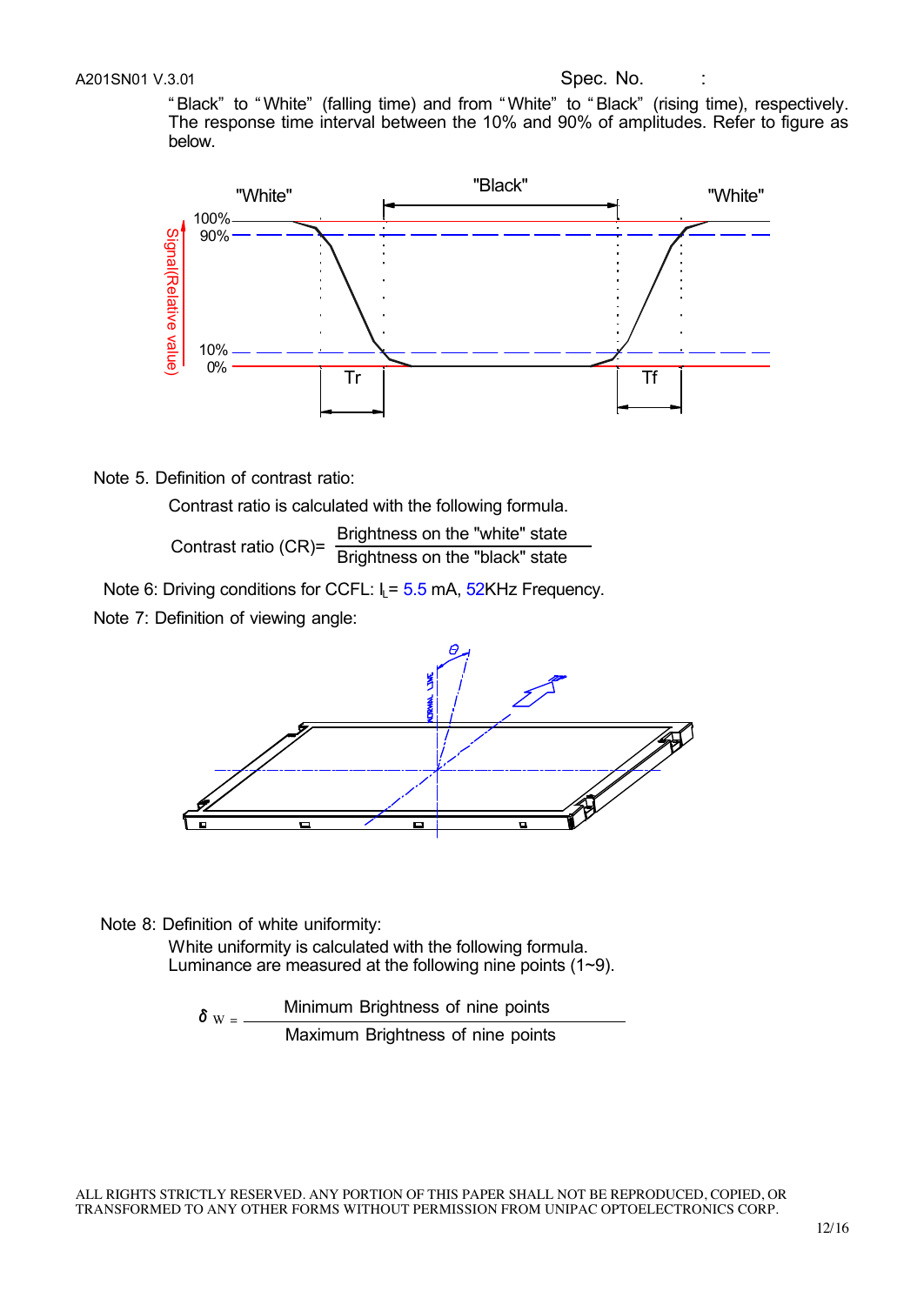

### **D. Reliability test items (Note 1)**

| Test tem                                      | <b>Test Condition</b>                                                                                   | Remark       |
|-----------------------------------------------|---------------------------------------------------------------------------------------------------------|--------------|
| High temperature storage                      | $60^{\circ}$ C, 240Hrs                                                                                  | Note 1, 2, 3 |
| Low temperature storage                       | -20℃, 240Hrs                                                                                            | Note 1, 2, 3 |
| High temperature & high<br>humidity operation | 40°C, 90%RH, 240Hrs<br>(No condensation)                                                                | Note 1, 2, 3 |
| High temperature operation                    | 50°C, 240Hrs                                                                                            | Note 1, 2, 3 |
| Low temperature operation                     | $0^{\circ}$ C, 240Hrs                                                                                   | Note 1, 2, 3 |
| Temperature cycling<br>(non-operation)        | -20℃~60℃<br>1H, 10mins, 1H, 5cycles                                                                     | Note 1, 2, 3 |
| Electrostatic discharge<br>(non-operation)    | 150 pF, 150 $\Omega$ , 10kV, 1 second, 9 position on the<br>panel, 10 times each place                  | Note 3       |
| Vibration<br>(non-operation)                  | Sweep:1G, $10H_z \sim 500H_z \sim 10H_z$ /2.5min<br>2 hours for each direction X, Y, Z (6 Hrs in total) | Note 1, 2, 3 |
| Mechanical shock<br>(non-operation)           | 50G/11ms, 200G/2ms, 坎, サ, セ<br>once for each direction                                                  | Note 1, 2, 3 |

Note 1: Evaluation should be tested after storage at room temperature for one hour.

 Note 2: There should be no change which might affect the practical display function when the display quality test is conducted under normal operating condition.

Note 3: Judgment: 1.Function OK.

2.No serious image quality degradation.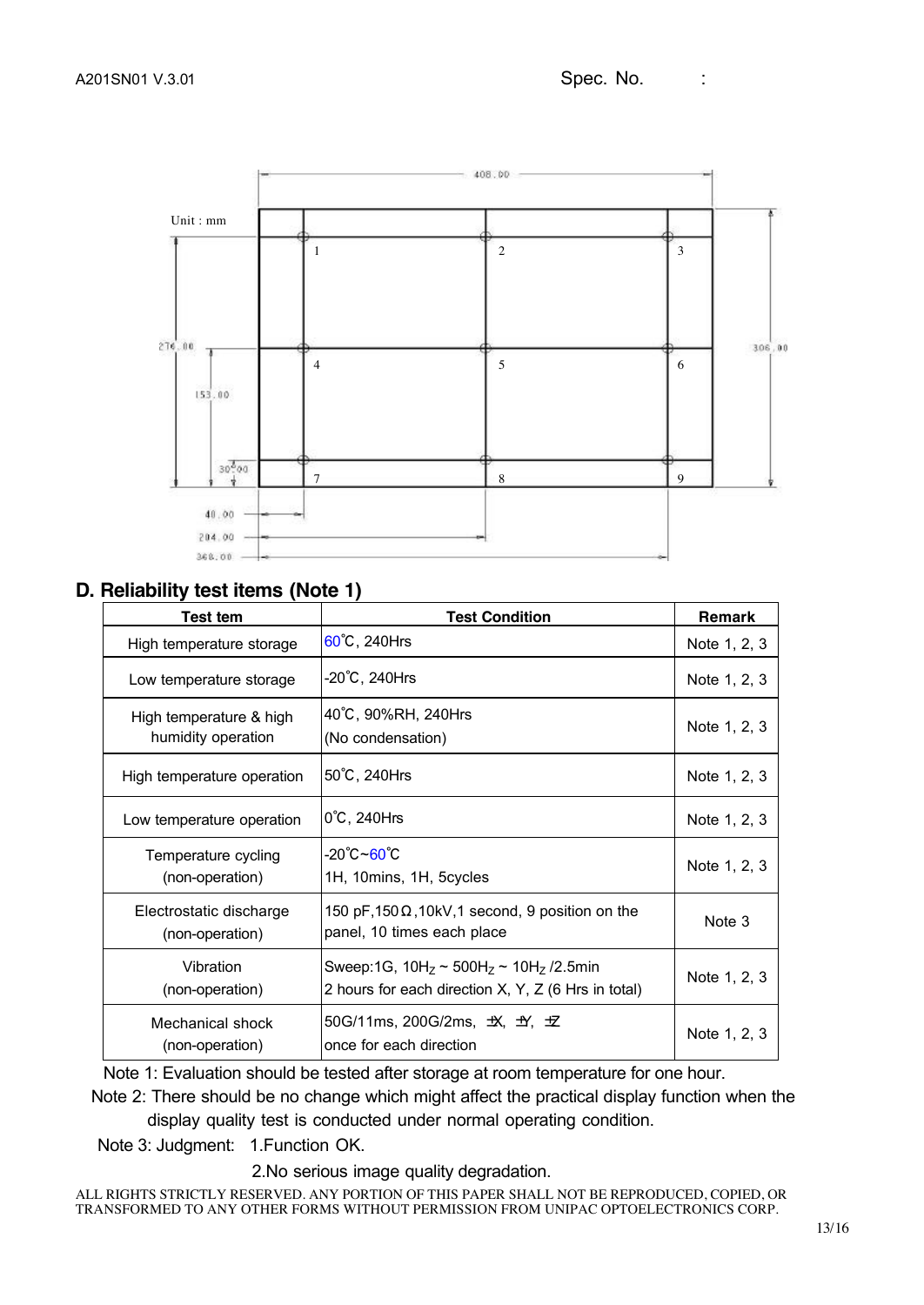### **E. Display quality**

The display quality of the color TFT-LCD module should be in compliance with the AUO' s OQC inspection standard.

### **F. Handling precaution**

The Handling of the TFT-LCD should be in compliance with the AUO's handling principle standard.

### **G. Packing:**

- 1. Packing quantity: 3pcs/ box
- 2. Box size: 565mm \* 305mm \* 465mm
- 3. Weight: 12kg (max.)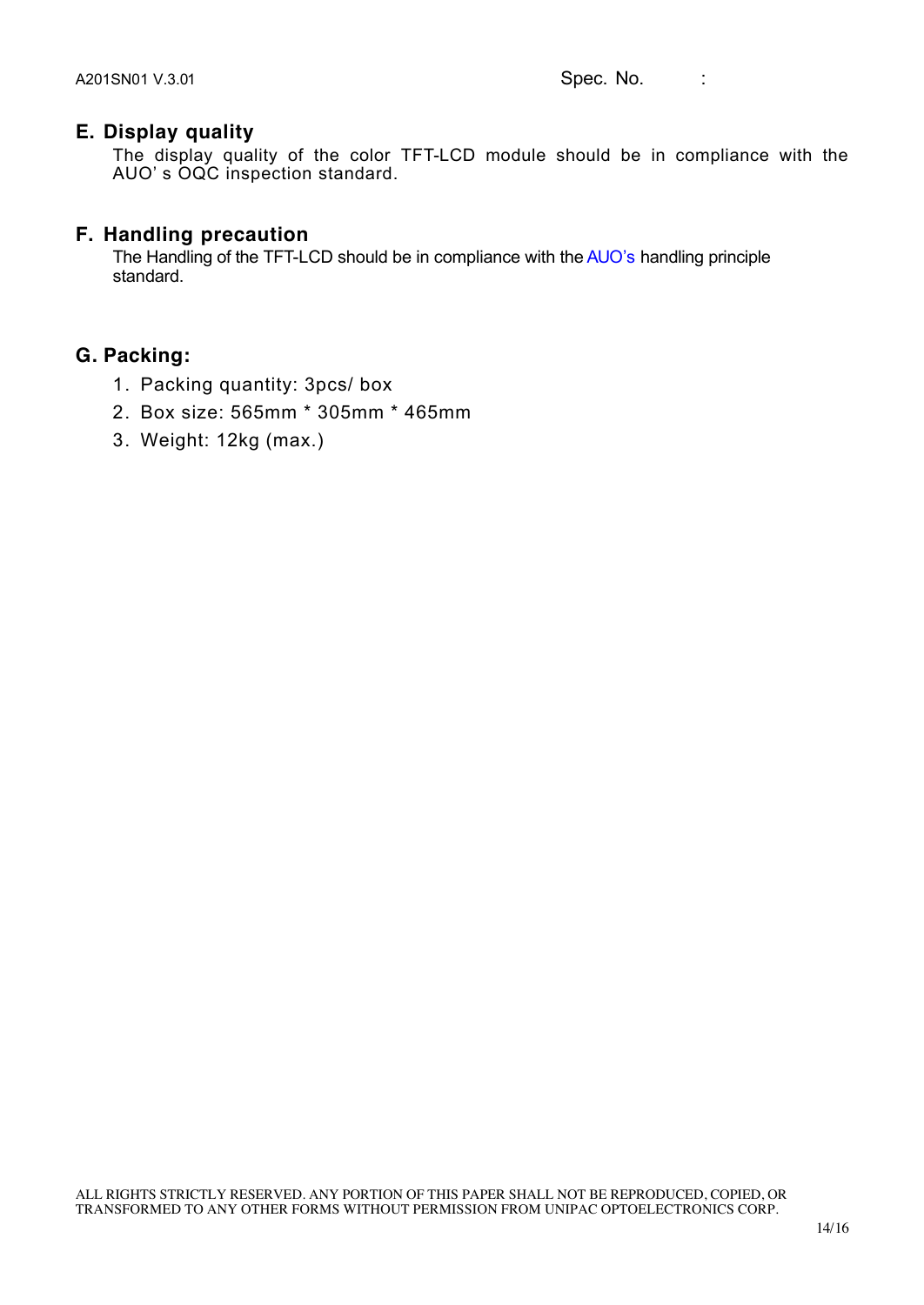